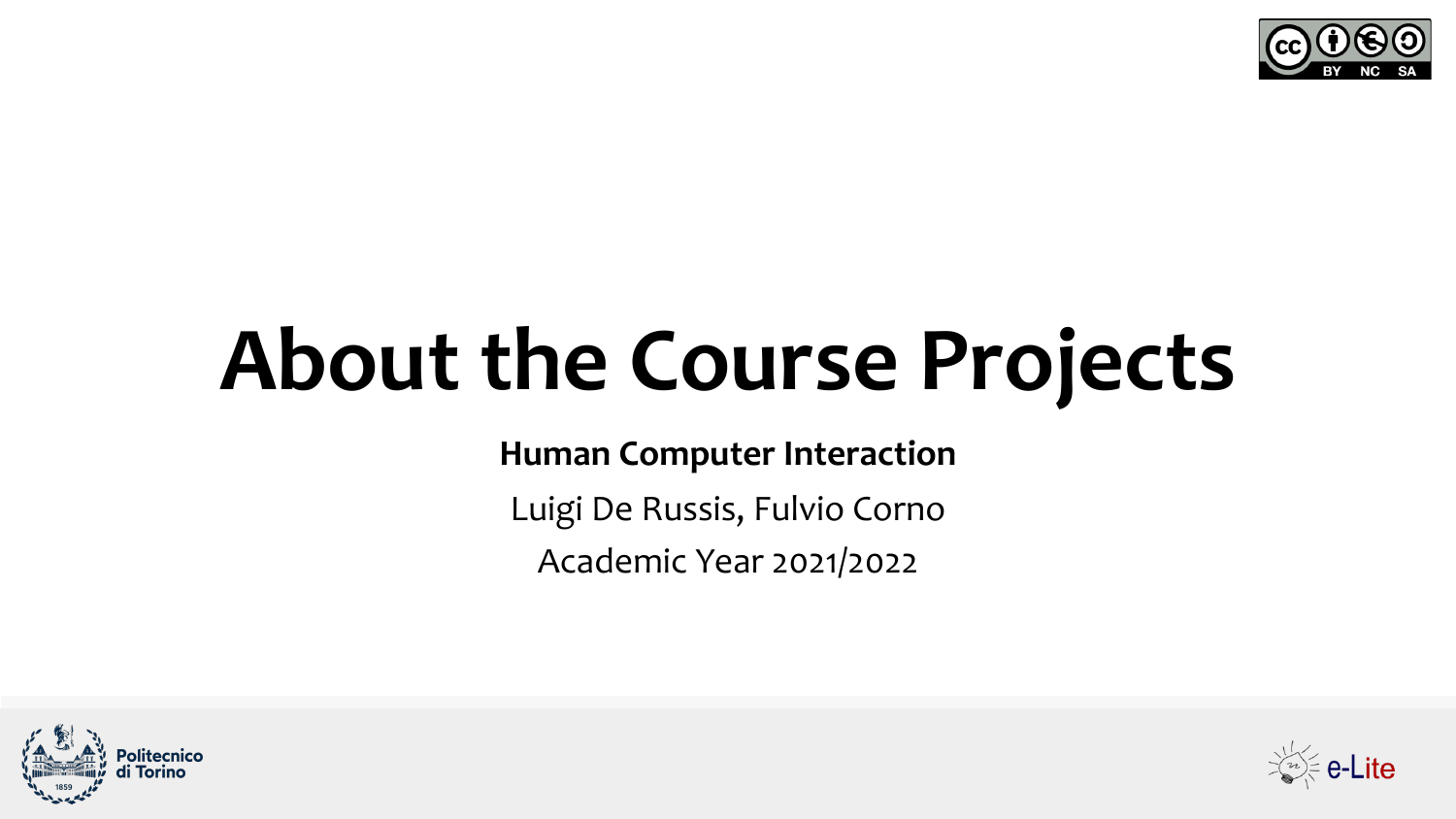# **The Exam (Recap)**

- 1. Written test [40%: 13 points, minimum 7]
	- o Design methods, guidelines, exercises, …
	- o No coding
	- o Four open questions, 1 hour
- 2. Evaluation of the projects (by group) [60%: 20 points]
	- o Deliverables
	- o Prototype (source) code
	- o Oral discussion
- Both parts will be in presence and must be passed in the same academic year o in any order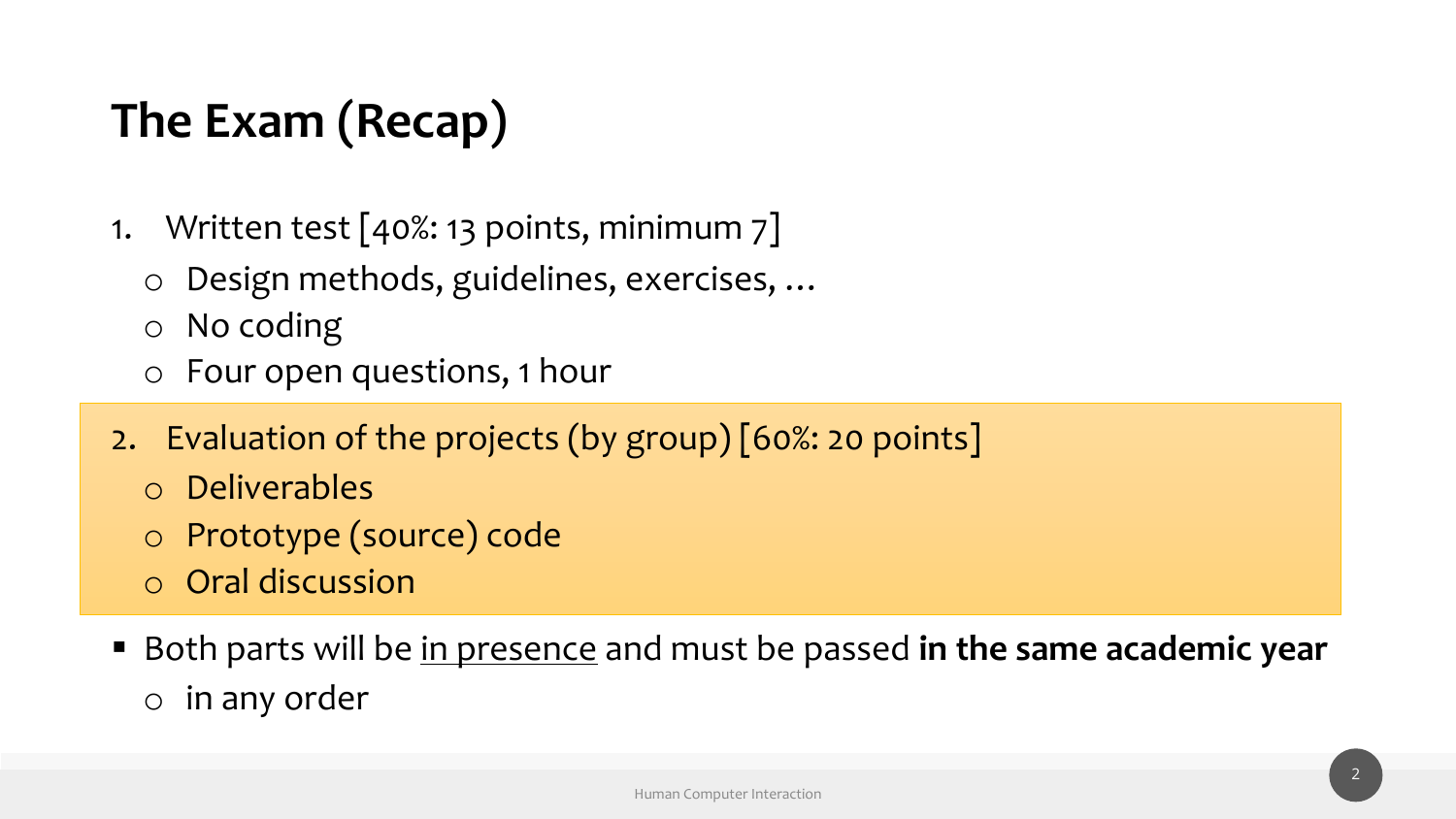#### **Course Projects: Goals**

- Semester-long group projects
- Goals:
	- o to give hands-on experience with the modern human-centered design process described during the course
	- o to serve a chosen target population
	- o eventually building an interacting prototype, using Web technologies
- Projects will be built step-by-step and mostly carried on during the lab hours
- Deliverables corresponding to the completion of some process steps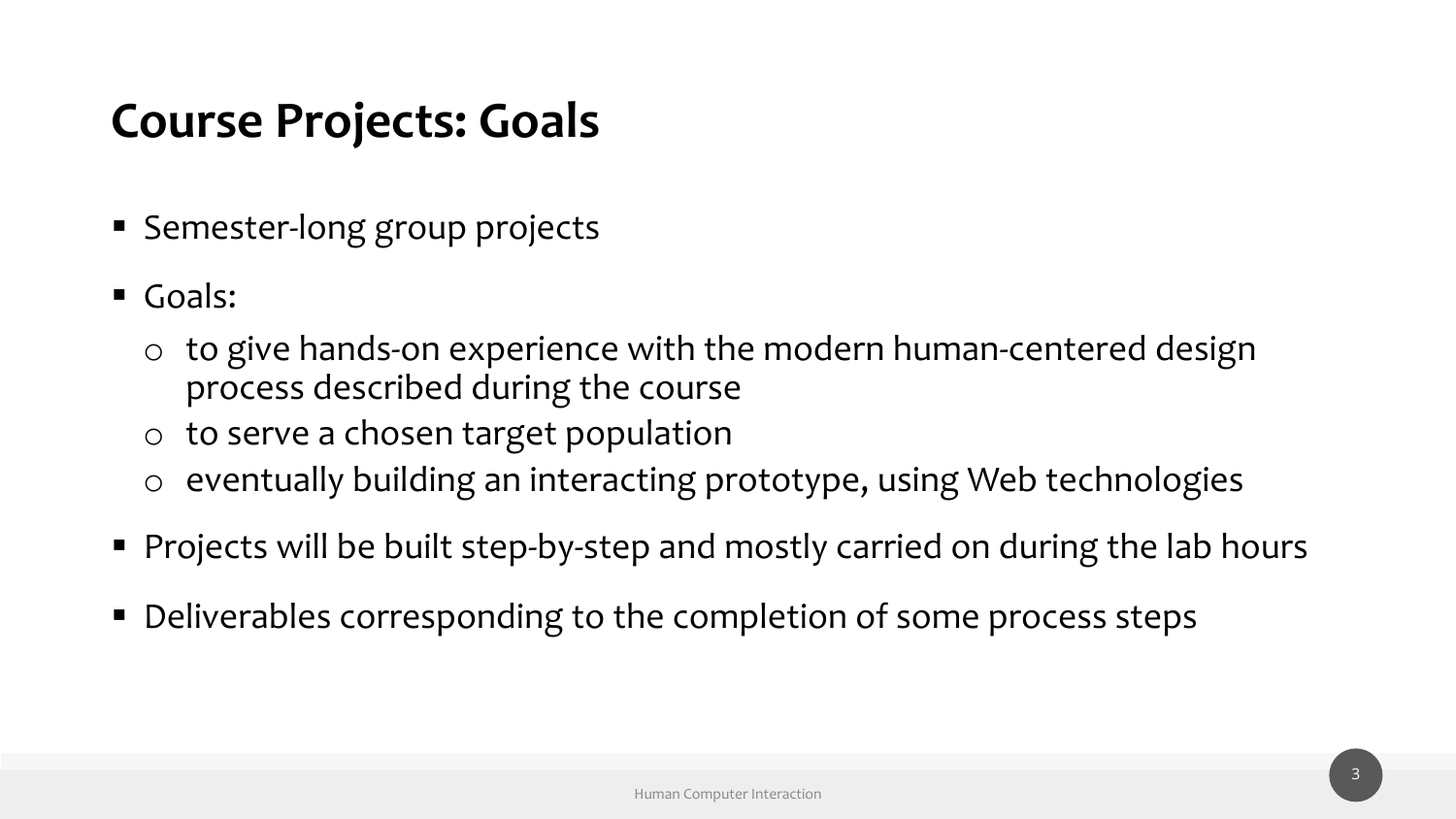# **Projects Overview**

- Groups of 4 students
- Topic proposed by the group o predefined goals and constraints
- Intermediate "deliverables"
	- o evaluated at the exam
	- o feedback from teachers during the semester
- Final presentation (at the exam)
	- o demo, oral presentation, discussion
	- o all students present, and presenting
- Evaluation criteria
	- o effort invested in the project activity
	- o originality, complexity, and richness of the solution
	- o methodological and technical correctness
	- o completeness and communication quality of the deliverables
	- o presentation and oral discussion
	- o individual contribution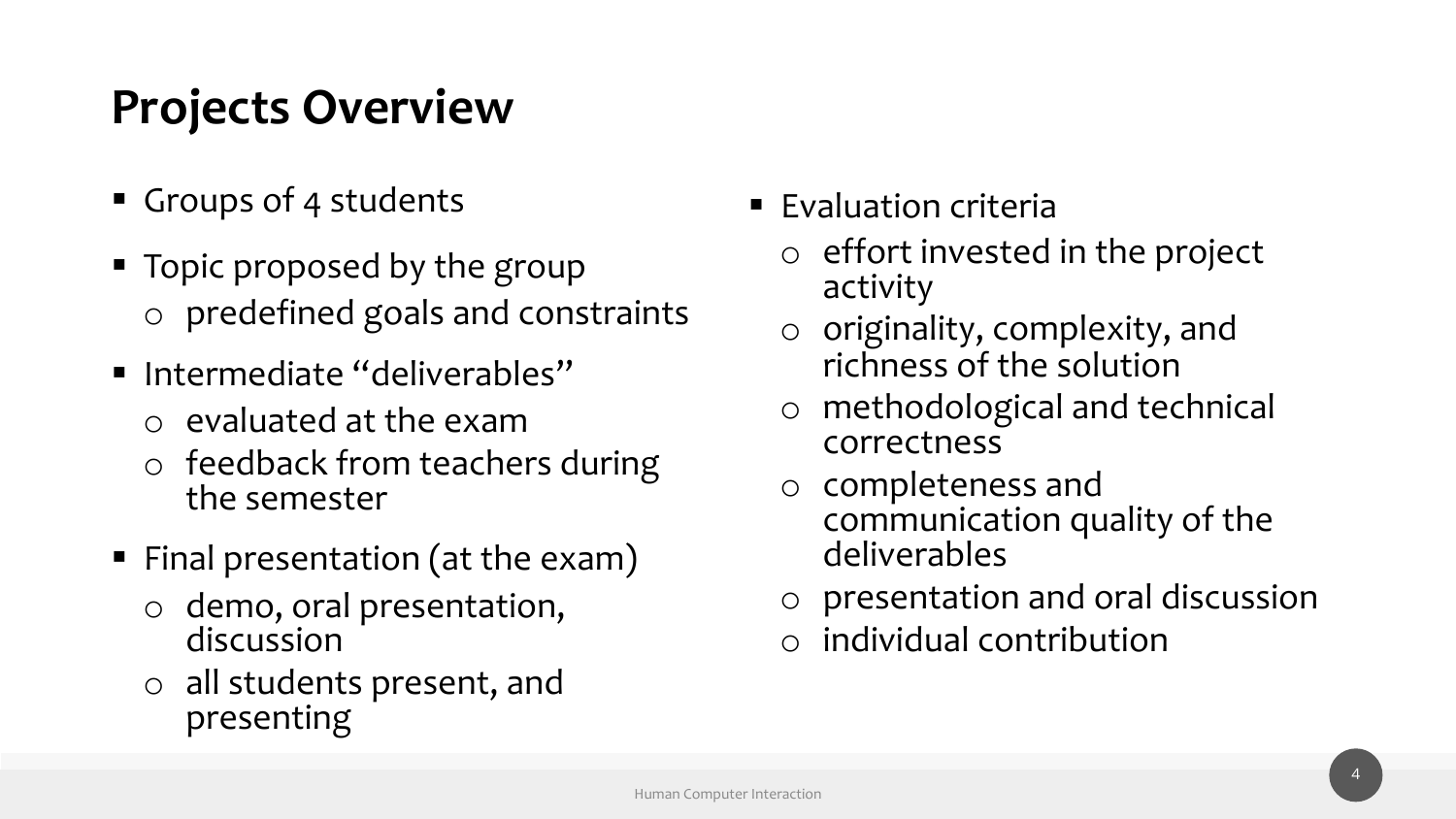### **Team Composition**

- Teams of 4
	- $\circ$  it is students' responsibility to form teams
	- o teachers may help, but not automatically assign anyone
	- o students can use Slack and the class/lab hours for shopping for teams/members
- Teams cannot be changed during the semester
- Each team will work on their own GitHub repository(-ies) o we will create and assign private repositories to each group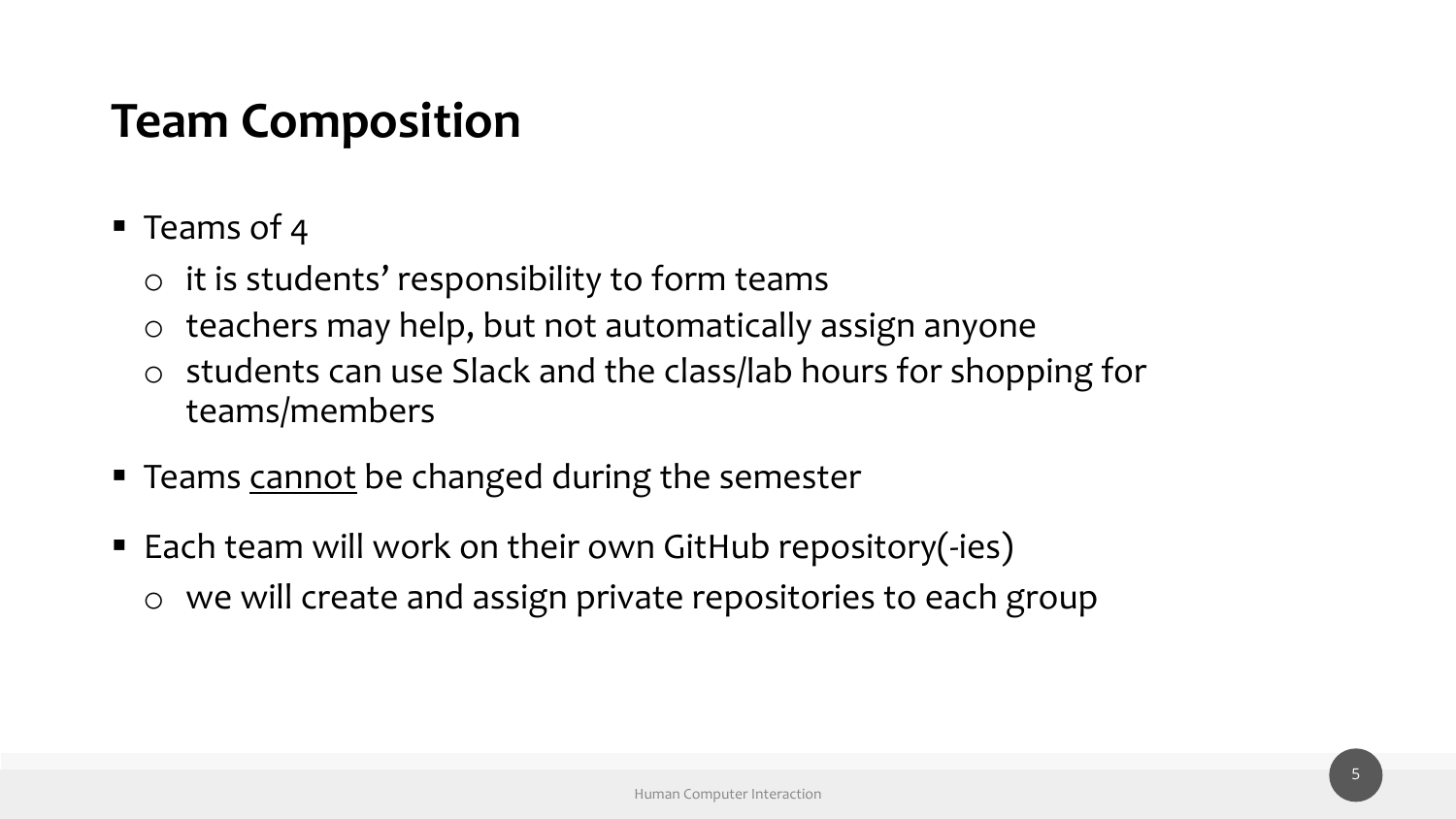# **What Is a Project?**

- A **prototype** application (choose your own!)
	- o at the end, realized with Web technologies
- It is a prototype: it can mimic a mobile app, a wearable app, etc.
- Constraints
	- o Free to choose the target user population, the domain, and one or more target devices
	- o Projects should be something suitable showing off to your extended family (PG-rated)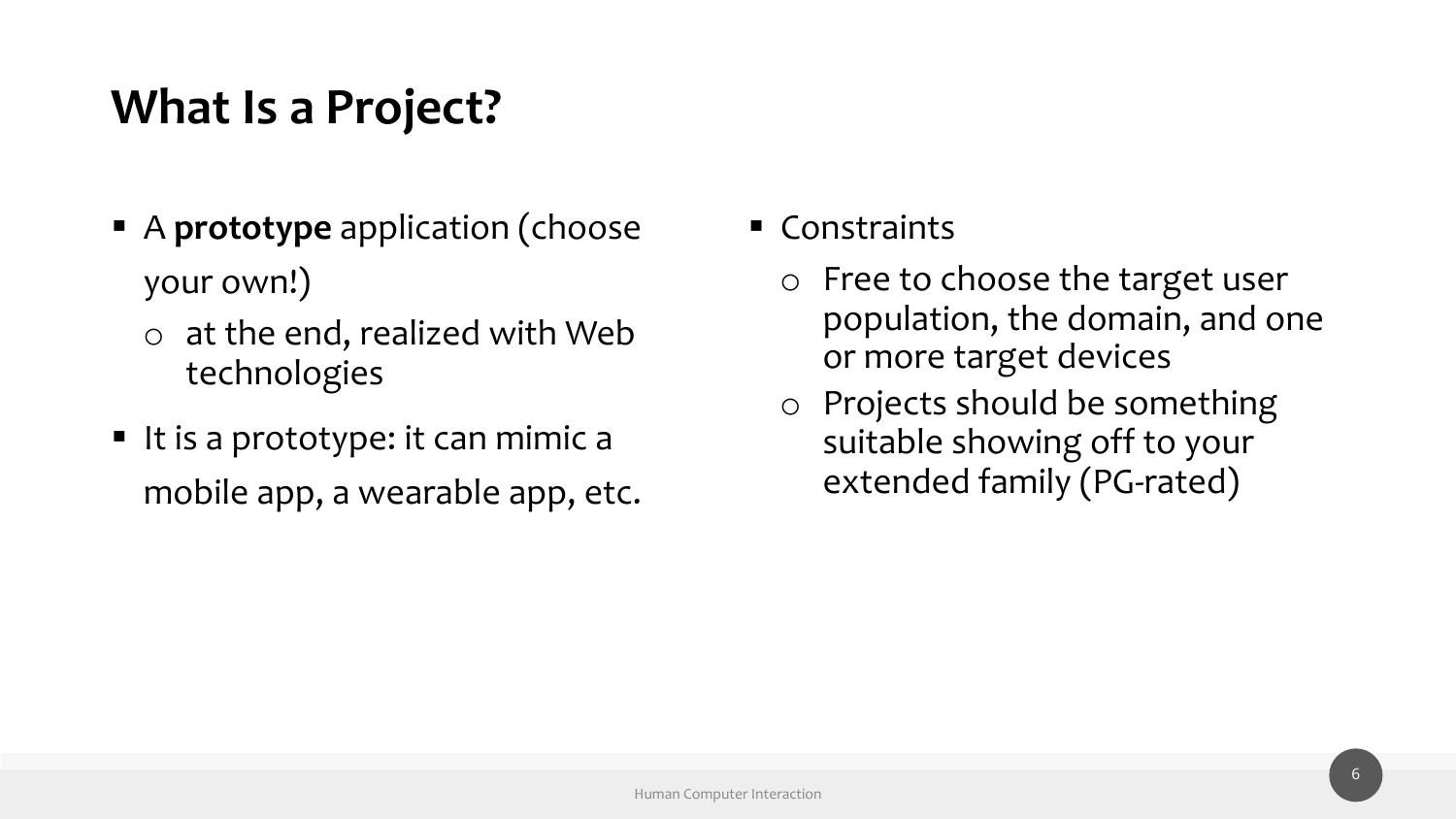# **Milestones and Deliverables**

- Milestones are intermediate check-points in the creation of the project o with *strict deadlines*
- Milestones will be evaluated as part of the exam (and at the exam)
- Milestones will follow the lab contents  $\circ$  students may ask for preliminary advice during the related lab hours
- Milestones will be Markdown documents (.md) in the group repository and they will follow a template provided by the teachers
- $\blacksquare$  Evaluation and feedback
	- o Feedback given on GitHub (as a GH issue), after each deadline
	- o Discussion time on the following week (e.g., in the lab, during office hours, …)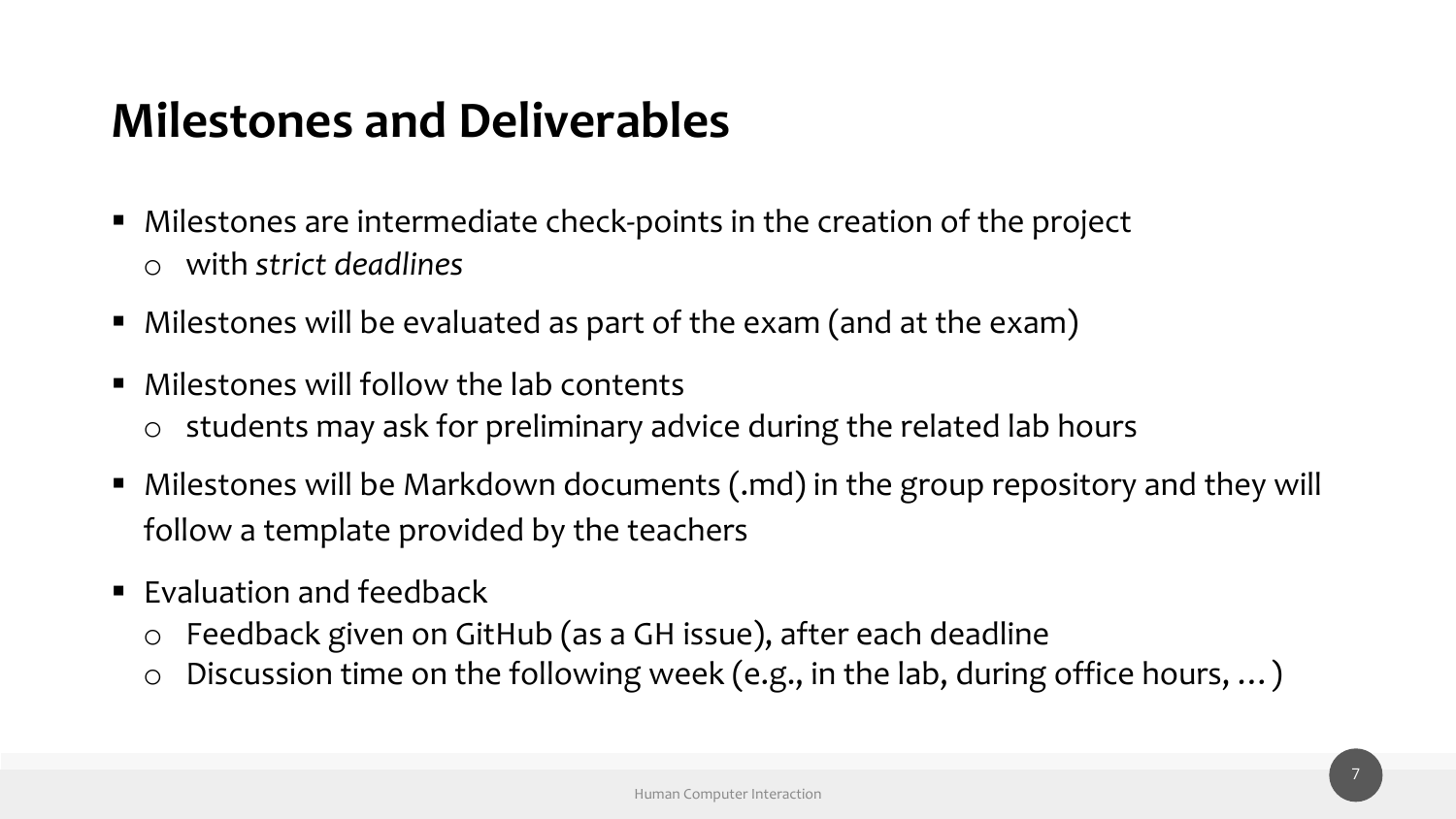### **Milestones and Deliverables**

- Milestone 1: Week 5
	- o Project Description and Needfinding
- § Milestone 2: Week 8
	- o Storyboard, Paper Prototype, and Heuristic Evaluation
- Milestone 3: Week 10
	- o Wireframe and Design Critique
- *Coding will start here, not before!*
- **Milestone 4: One week before the Exam** o User Evaluation

| M <sub>1</sub> | Updated M1 based on specific feedback   |
|----------------|-----------------------------------------|
| M <sub>2</sub> | Adjusted M2 based on teacher's feedback |
| M <sub>3</sub> | Fixed milestone 3 after feedback        |
| M4             | Added M4                                |
| .gitignore     | Progress on milestone 2                 |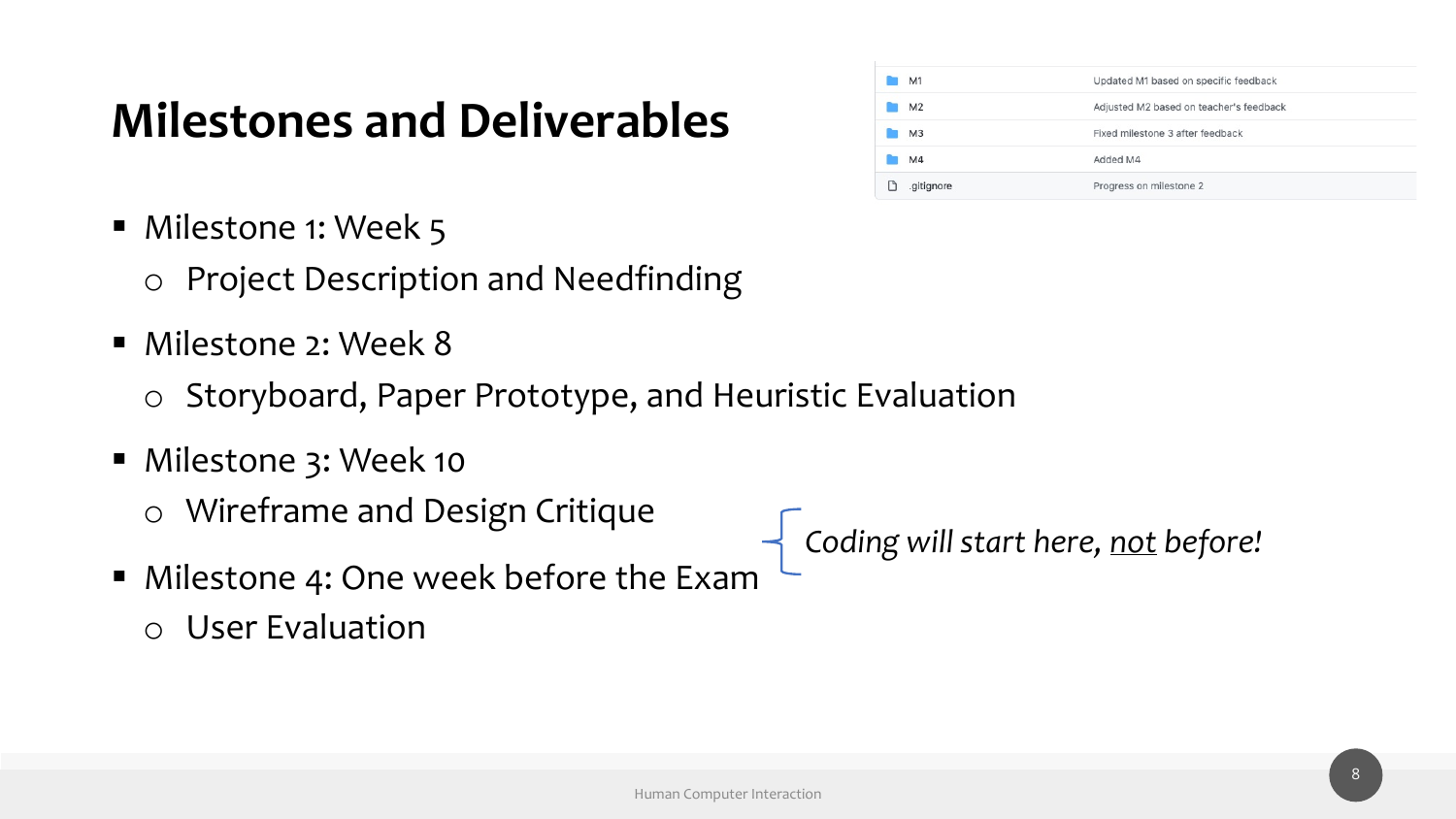# **Final Prototype: Technologies**

| public       | Progress on front end plan           |
|--------------|--------------------------------------|
| <b>Src</b>   | Fixed issues after user testing      |
| .gitignore   | Added pre-commit hook for formatting |
| README.md    | Fixed issues after user testing      |
| package.json | Progress on front end plan           |

- Web technologies (front-end): HTML5, CSS, JS, ...
- Server-side: should connect to existing APIs (e.g., Firebase) and/or deploy your own server (e.g., Express) and database, with *realistic* data
- Use the web development skills that you acquired in the past
- Follow the best practices of web development and software engineering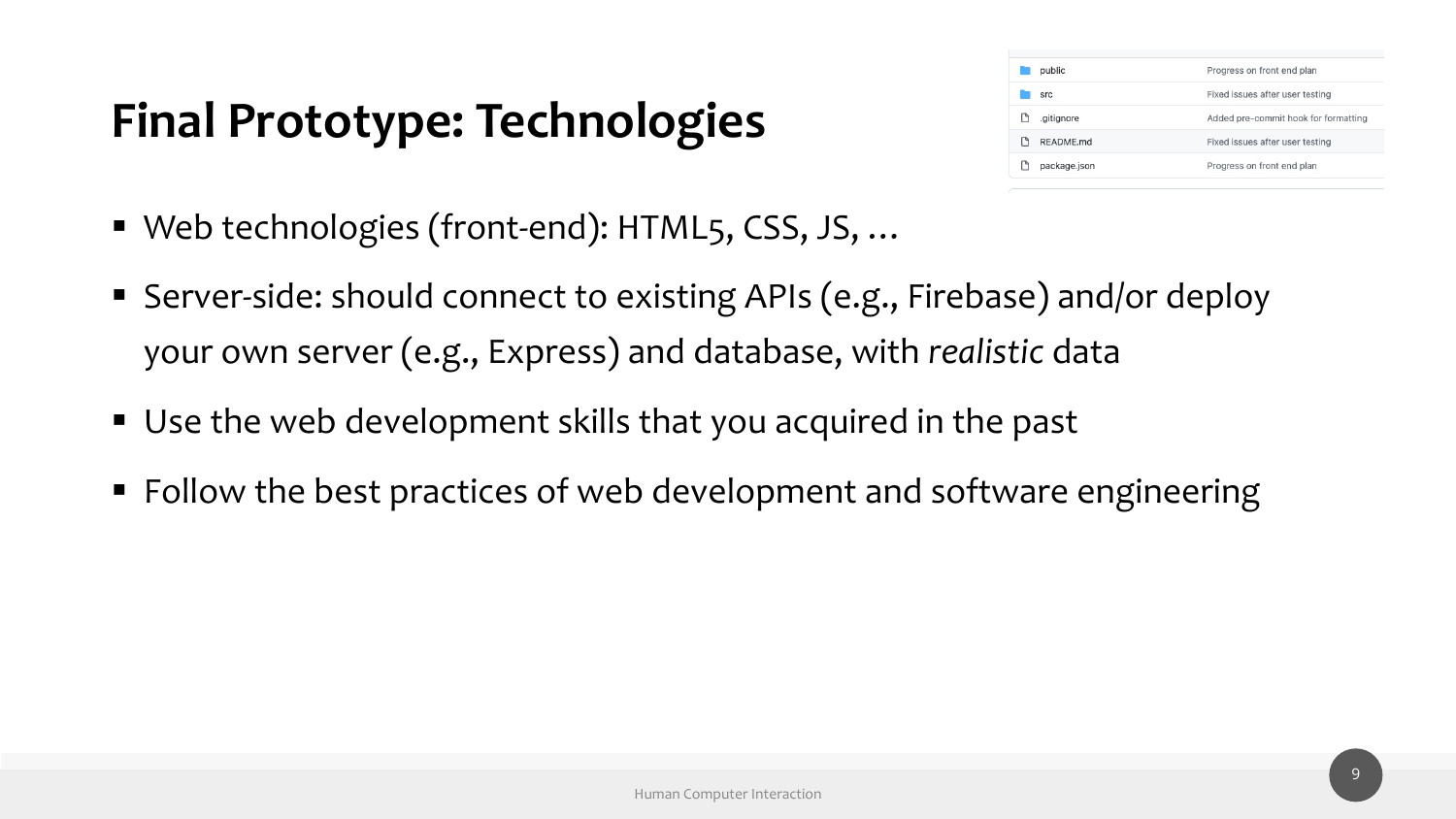### **Project Completion Level**

§ The realized web application *must* be a **high-fidelity interactive prototype**, not a final "product."

■ Therefore, the application is not required to (fully) implement standard (yet important) features, such as sign-up, sign-in, ... o Assume that your user is *already* registered and signed in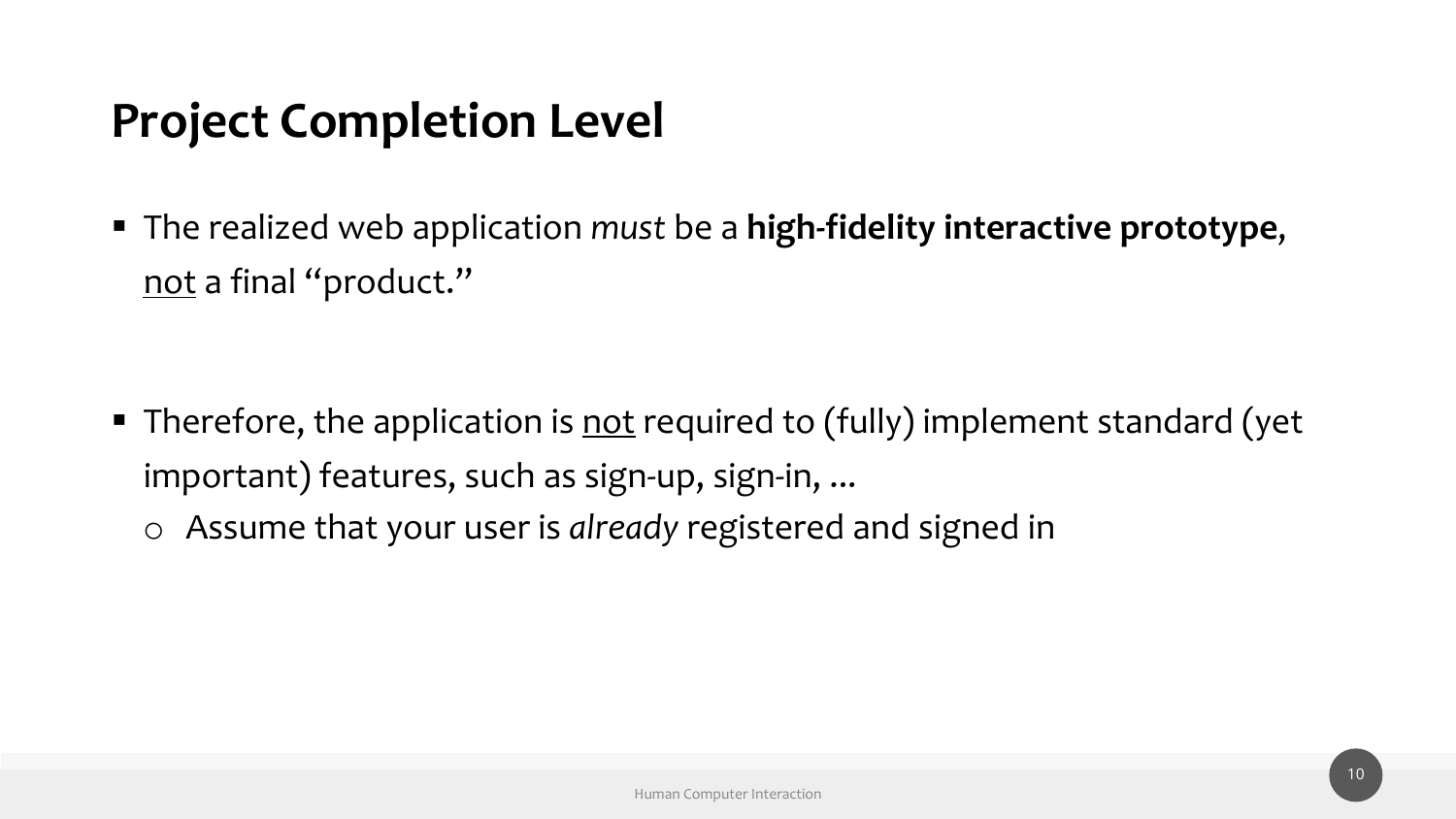# **Introducing… the Milestone Zero**

- [Submit group composition and project ide](https://forms.gle/goEEWSq7ZGHiu3Xd7)a
	- o Project title
	- o Project idea (with some details)
	- o 4 persons, for each:
		- ID (matricola), Name, GitHub username, e-mail
	- o Preferred slot in LABINF
- § Submission link (Google Form):
	- o https://forms.gle/goEEWSq7ZGHiu3Xd7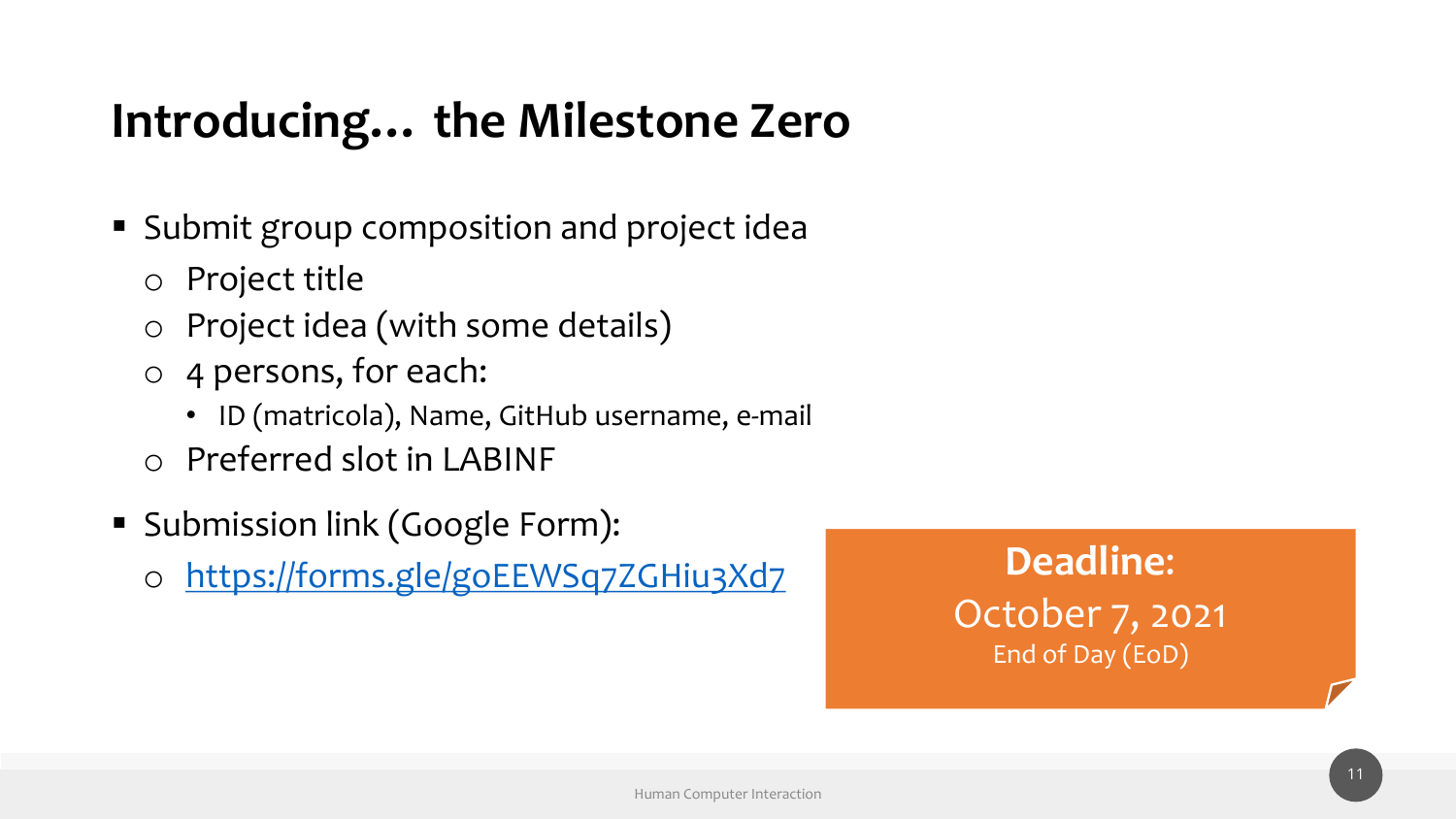# **Project Topic**

- In the first step, we still **do not know** the actual user needs...
- ... that is why *needfinding* is required
- Think about the project topic in terms of:
	- o What is the **domain** of the project?
	- o Which **target** population is selected?
	- o In which **context** could we 'help'? (broad initial hypotheses)
- Do not write the specific needs, nor functionalities, nor tasks, nor technologies, ... o they will be for the next Milestones
- Summarize the topic by following this structure:
	- o *We would like to SUPPORT/HELP/ENHANCE/... <target population> TO/WHILE/IN/... <general activity/topic>*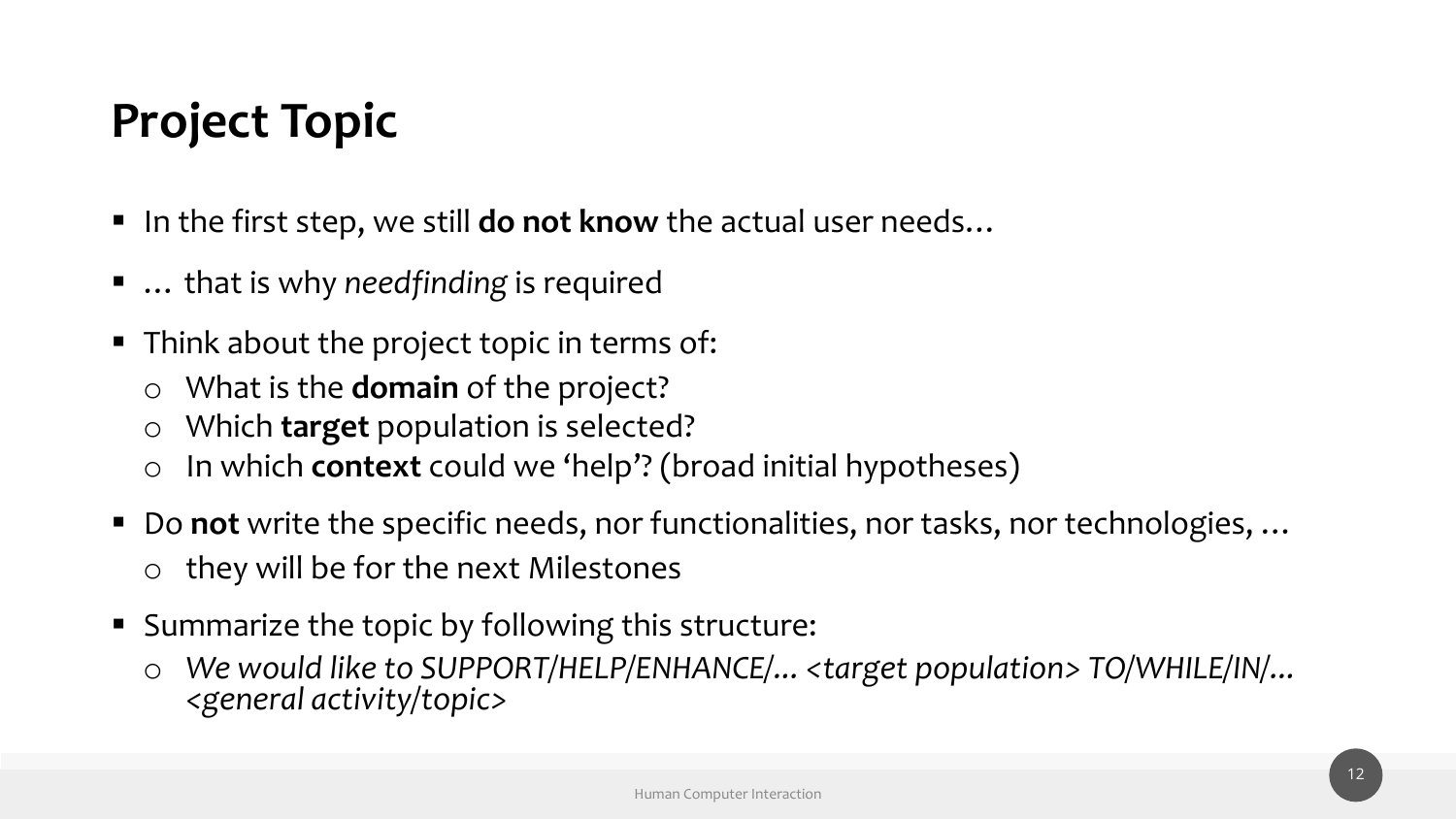# **Sample Project: Cooking@Home**

- **Domain:** at-my-home cooking services by uber-like cooks
- § **Target** population: users that will go to other users' homes and cook for them
- Possible **contexts**: reservations and user-cook matching, AND/OR selecting recipes and procuring ingredients, AND/OR …

#### § **NOT**:

- o an app for looking up recipes, a social network of cooks, an intelligent brewing machine for personalized coffee making, …
- o selecting the grams needed for each ingredients, filtering recipes according to their costs, buying ingredients online, …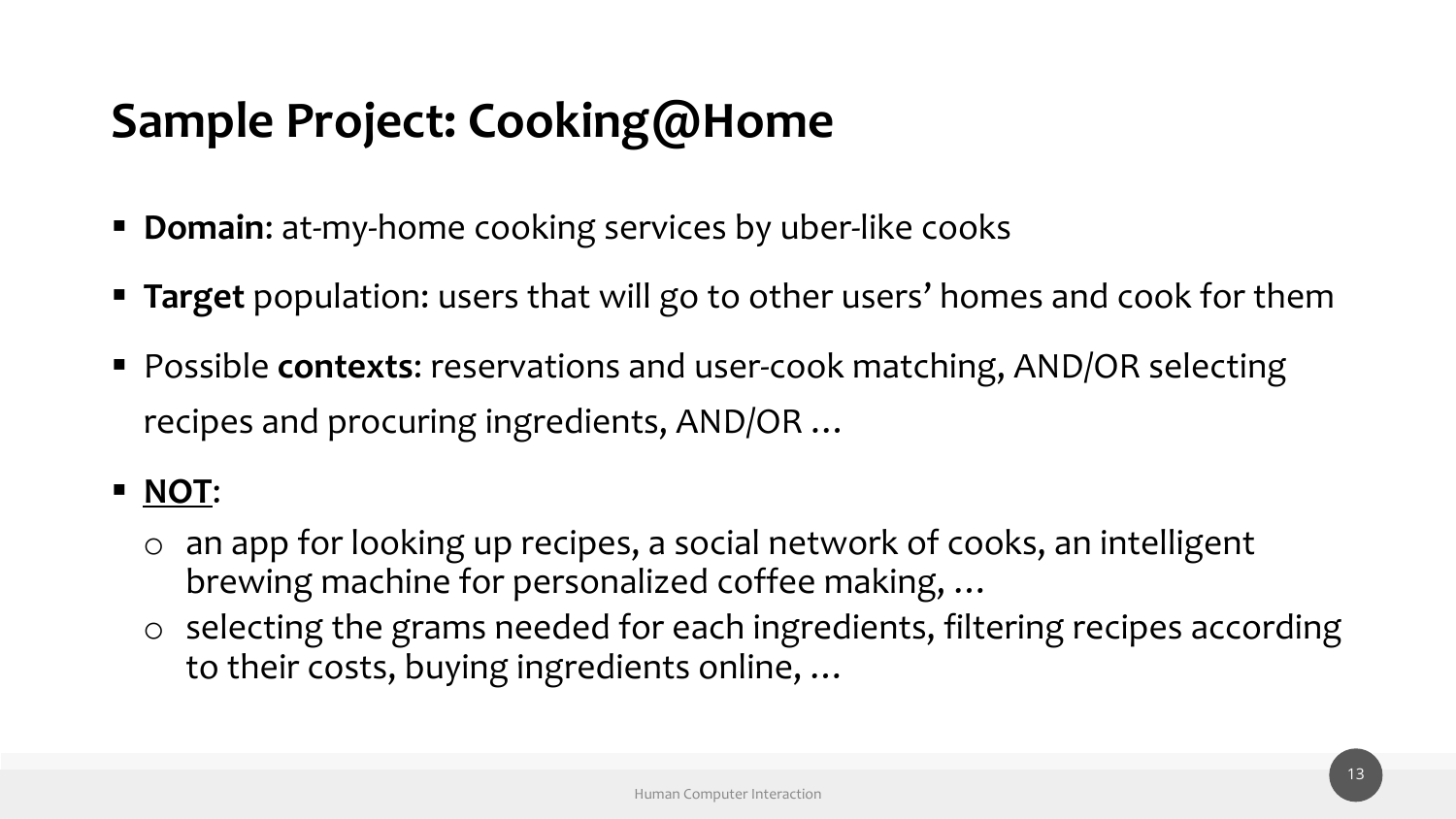# **Sample Project: Finalizing the Details**

- Project Title: Cooking@Home
- Project Idea:
	- o We would like to support chefs that will cook at other people's homes to better manage and deal with people needs and expectations
- Target population: users that will go to other users' homes and cook for them, be they professional chefs or not
- General activity:
	- o Improving at-my-home cooking services by uber-like cooks
	- o Managing users' expectations and needs in one or more moments: reservations and user-cook matching, AND/OR recipes and ingredients selections, AND/OR…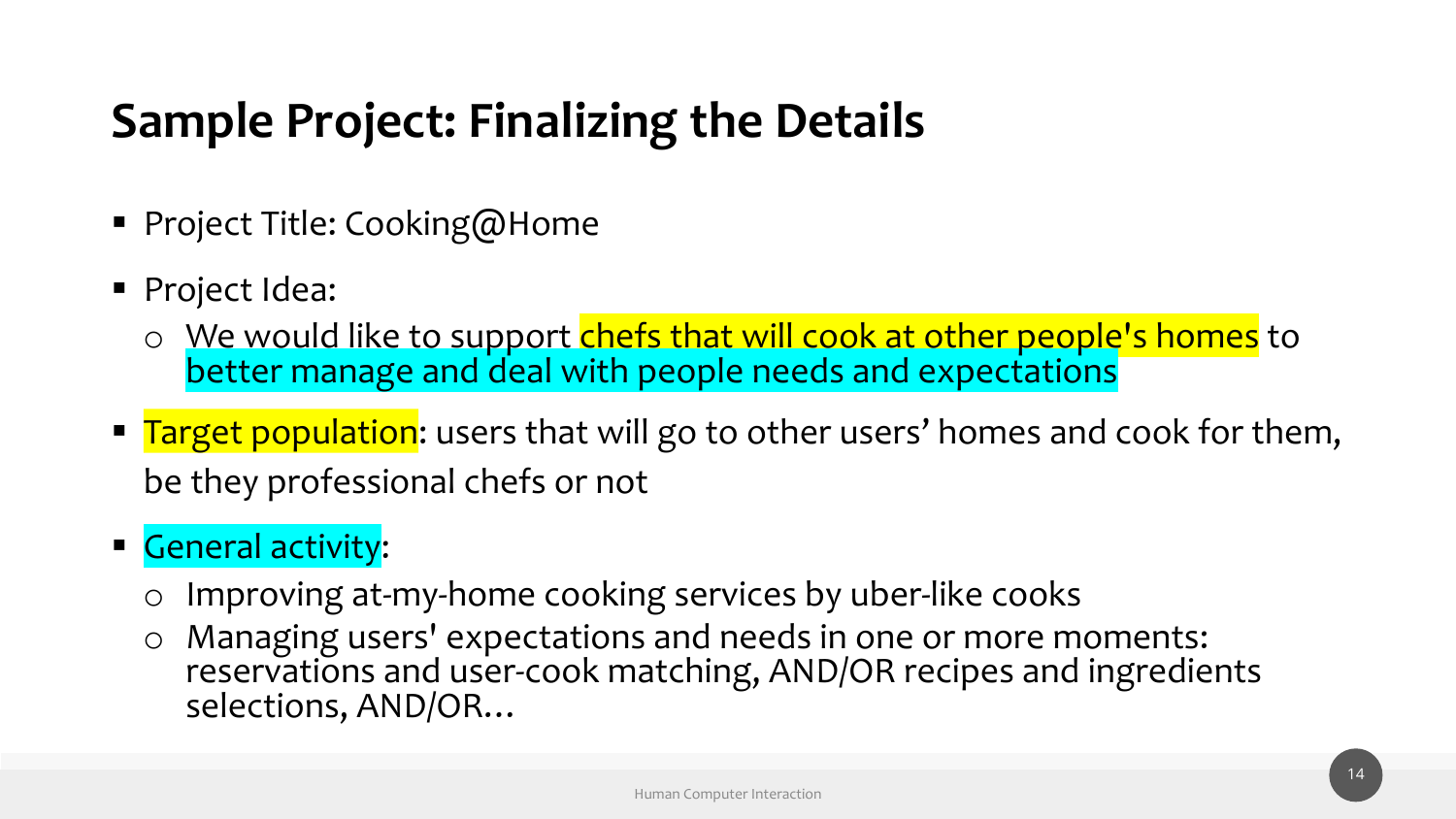### **Other Examples**

Further examples of projects, from past editions of the https://github.com/polito-hci-2021/project-ideas-exa

> This document provides a few reasoned examples of project topics for the HCI course at help students better structure their own proposals for Milestone 0.

> Projects' ideas proposed in the 2019 and 2020 edition of the course served as an inspira below. Some examples present already good proposals (marked with OK), with a few opp while others (REFINE) start from problematic proposals and show how to re-work them.

> Please, notice that this is provided mainly as a guide for reasoning on different aspects o according to the template provided during the course.

#### Example 1 [OK]

Idea: We would like to support waiters to find an on-call job.

Target population: Users that want propose themselves for an on-call contract in a resta General activity: Speed up users' job searching, putting in contact the restaurant owner add preferences and personal experience.

**E** Why it is good **E**: The target population is quite well selected and relatively easy to specific and there is space for extracting various needs. The possibilities for general acti well linked with the idea.

A. What can be improved A. The idea and the general activities can be better evolored